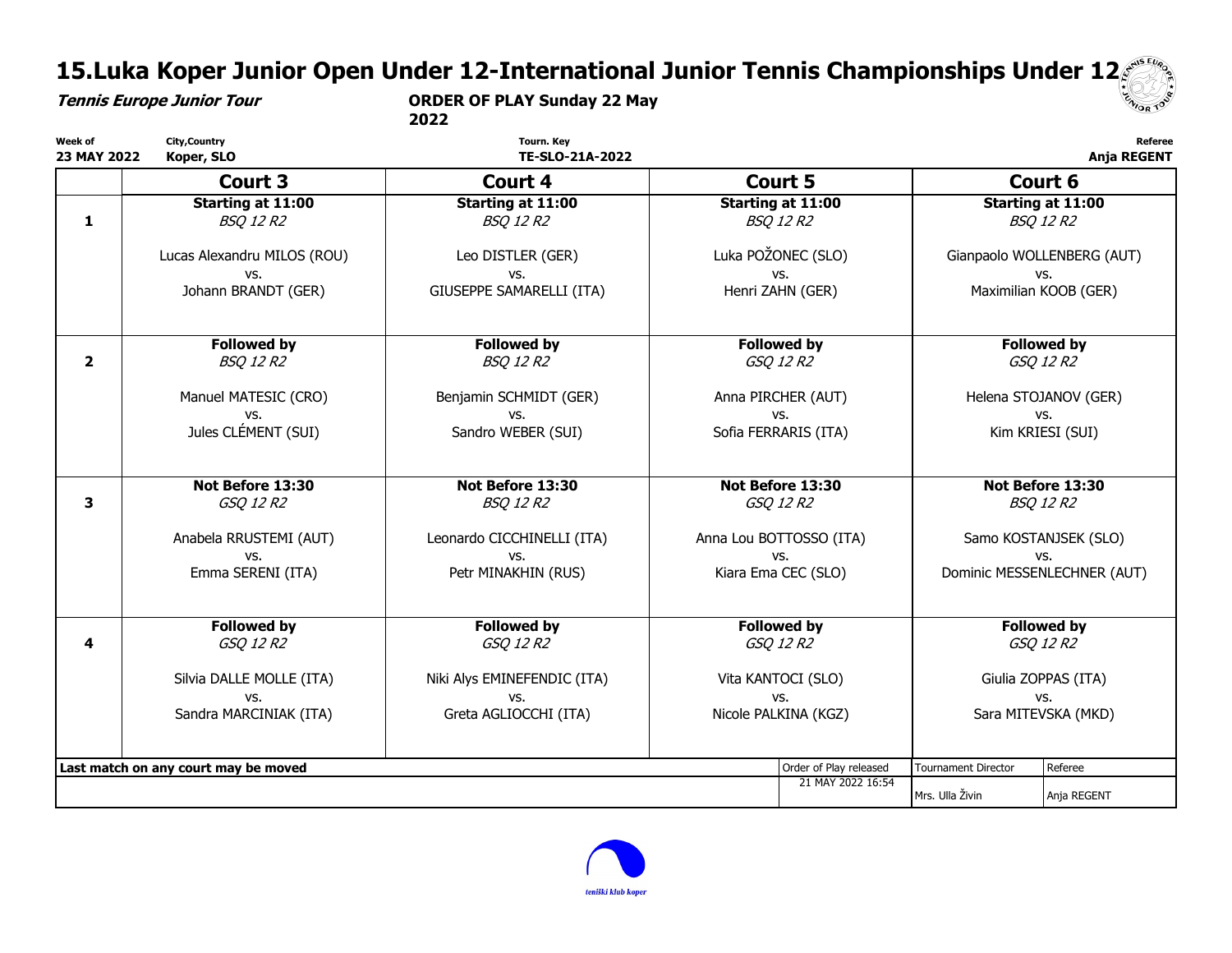# 15.Luka Koper Junior Open Under 12-International Junior Tennis Championships Under 12

| Tennis Europe Junior Toul |  |
|---------------------------|--|
|---------------------------|--|

### Tennis Europe Junior Tour BS12 - BOYS SINGLES 12 QUALIFYING



|    | City, Country<br>Week of<br>Koper, SLO<br>23 MAY 2022 |               |  | <b>Tourn. Key</b><br>TE-SLO-21A-2022 | Referee<br>Anja REGENT                  |            |
|----|-------------------------------------------------------|---------------|--|--------------------------------------|-----------------------------------------|------------|
|    |                                                       | St. Rank Cnty |  | Round 1                              | Finals                                  | Qualifiers |
|    |                                                       |               |  |                                      |                                         |            |
| 1  |                                                       |               |  | SLO POŽONEC, Luka                    | POŽONEC, Luka                           |            |
| 2  |                                                       |               |  | Bye                                  |                                         |            |
| 3  |                                                       |               |  | SLO   VONCINA, Tim                   | ZAHN, Henri                             |            |
| 4  |                                                       |               |  | GER ZAHN, Henri                      | $6 - 16 - 0$                            |            |
| 5  |                                                       |               |  | GER   SCHMIDT, Benjamin              |                                         |            |
| 6  |                                                       |               |  | Bye                                  | SCHMIDT, Benjamin                       |            |
| 7  |                                                       |               |  | SLO   MEOLIC, ERIK                   |                                         |            |
| 8  |                                                       |               |  | SUI   WEBER, Sandro                  | WEBER, Sandro<br>$6 - 0 6 - 2$          |            |
| 9  |                                                       |               |  | SLO   KOSTANJSEK, Samo               |                                         |            |
|    |                                                       |               |  |                                      | KOSTANJSEK, Samo                        |            |
| 10 |                                                       |               |  | Bye                                  |                                         |            |
| 11 |                                                       |               |  | AUT   MESSENLECHNER, Dominic         | MESSENLECHNER, Dominic                  |            |
| 12 |                                                       |               |  | RUS   LAVRENTEV, Mikhail             | 3-6 7-5 [10-8]                          |            |
| 13 |                                                       |               |  | AUT   WOLLENBERG, Gianpaolo          | WOLLENBERG, Gianpaolo                   |            |
| 14 |                                                       |               |  | SRB   POPOVIC, Vladimir              | $6 - 16 - 0$                            |            |
| 15 | WC                                                    |               |  | GER   KOOB, Maximilian               |                                         |            |
| 16 | WC                                                    |               |  | SLO STANOVNIK, Jure                  | KOOB, Maximilian<br>$6 - 26 - 4$        |            |
| 17 |                                                       |               |  | ITA   CICCHINELLI, Leonardo          |                                         |            |
| 18 |                                                       |               |  | SLO CEC, David                       | CICCHINELLI, Leonardo                   |            |
|    |                                                       |               |  |                                      | $6 - 16 - 1$                            |            |
| 19 |                                                       |               |  | SLO FIŠINGER, Jan                    | MINAKHIN, Petr                          |            |
| 20 |                                                       |               |  | RUS   MINAKHIN, Petr                 | $6 - 0 6 - 2$                           |            |
| 21 |                                                       |               |  | GER   DISTLER, Leo                   | DISTLER, Leo                            |            |
| 22 |                                                       |               |  | SLO   CERAR ZILIC, TAJ               | $6 - 06 - 0$                            |            |
| 23 |                                                       |               |  | ITA   SAMARELLI, GIUSEPPE            |                                         |            |
| 24 |                                                       |               |  | SLO   MLAKAR, Val                    | SAMARELLI, GIUSEPPE<br>$6 - 06 - 0$     |            |
| 25 |                                                       |               |  | SLO   FRANKOVIC, Tom                 |                                         |            |
| 26 |                                                       |               |  | ROU MILOS, Lucas Alexandru           | MILOS, Lucas Alexandru<br>$6 - 0 6 - 0$ |            |
| 27 |                                                       |               |  | GER   BRANDT, Johann                 |                                         |            |
|    |                                                       |               |  |                                      | BRANDT, Johann                          |            |
| 28 |                                                       |               |  | ITA   PUZIELLI, GIULIO               | $6 - 0 6 - 3$                           |            |
| 29 |                                                       |               |  | CZE   TRUNECKA, Tom                  | MATESIC, Manuel                         |            |
| 30 |                                                       |               |  | CRO   MATESIC, Manuel                | $7 - 57 - 5$                            |            |
| 31 |                                                       |               |  | SUI CLÉMENT, Jules                   | CLÉMENT, Jules                          |            |
| 32 |                                                       |               |  | SLO CEC, Liam Tim                    | $6 - 0 6 - 0$                           |            |